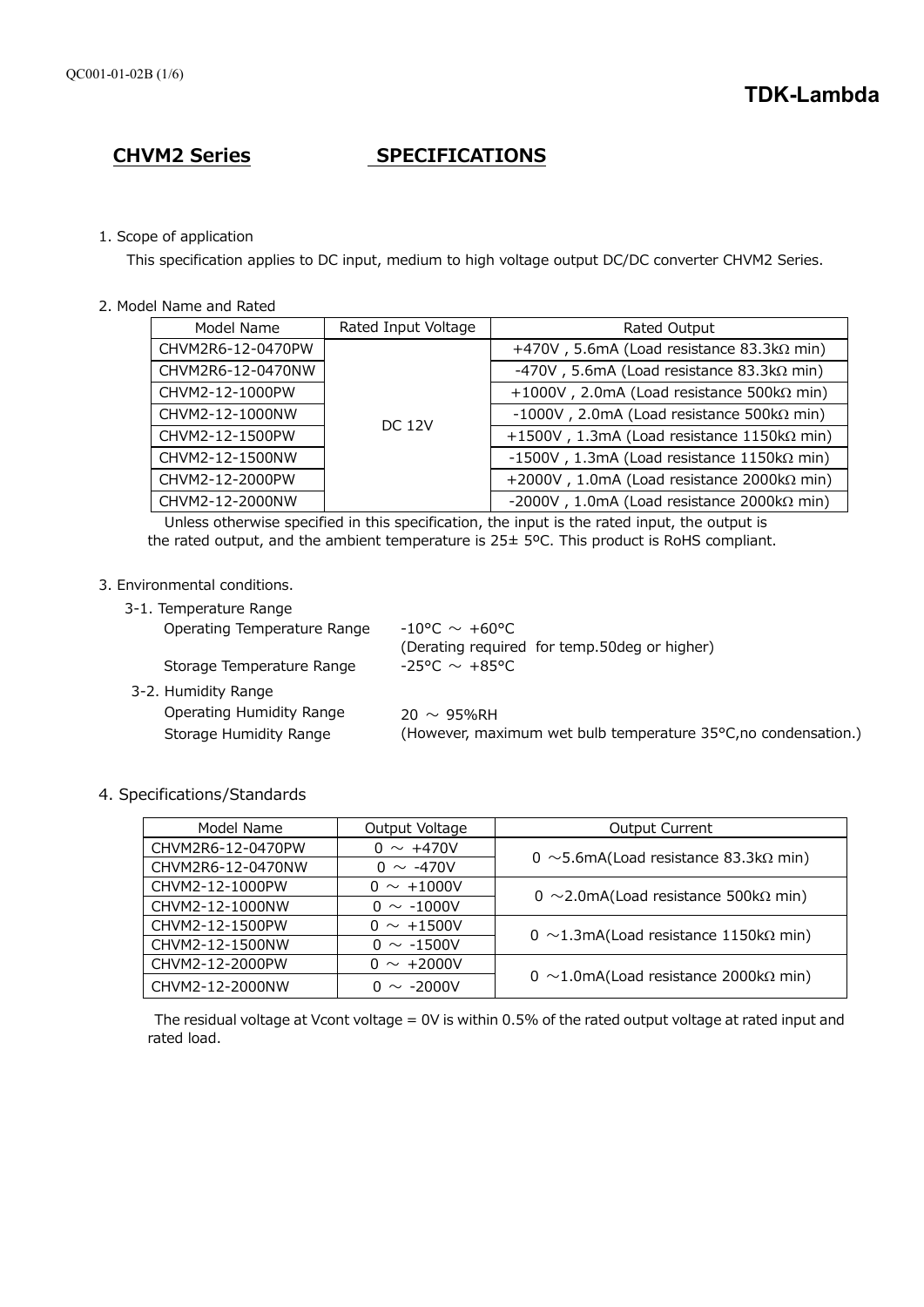4-1. Input Conditions

| Model Name        | Input Voltage        | <b>Input Current</b> |
|-------------------|----------------------|----------------------|
| CHVM2R6-12-0470PW | DC 10.8 $\sim$ 13.2V | 390mA typ            |
| CHVM2R6-12-0470NW | (Rated:DC 12.0V)     | 390mA typ            |
| CHVM2-12-1000PW   |                      | 280mA typ            |
| CHVM2-12-1000NW   |                      | 280mA typ            |
| CHVM2-12-1500PW   | DC 10.8 $\sim$ 16.5V | 290mA typ            |
| CHVM2-12-1500NW   | (Rated: DC 12.0V)    | 290mA typ            |
| CHVM2-12-2000PW   |                      | 340mA typ            |
| CHVM2-12-2000NW   |                      | 340mA typ            |

4-2. Output characteristics and attached functions

| Function                                                        |                           | Specification                                                                                                                           | Condition                                                                            |
|-----------------------------------------------------------------|---------------------------|-----------------------------------------------------------------------------------------------------------------------------------------|--------------------------------------------------------------------------------------|
| Output Voltage<br>Setting Accuracy                              |                           | $\pm 5\%$ (max)                                                                                                                         | External Voltage<br>470V Type: 3.76V<br>$1k \sim 2kV$ Type: 4.0V                     |
| Line<br>Regulation<br>Constant<br>Road<br>Voltage<br>Regulation |                           | 470V Type: 0.03%(typ)/0.1%(max)<br>1k $\sim$ 2kV Type: 0.03%(typ)/0.06%(max)                                                            | Input Voltage Range<br>470V Type:10.8~13.2V<br>1k $\sim$ 2kV Type: 10.8 $\sim$ 16.5V |
|                                                                 |                           | 470V Type: 0.08%(typ)/0.3%(max)<br>1k $\sim$ 2kV Type: 0.03%(typ)/0.06%(max)                                                            | Load Range: $0 \sim 100\%$                                                           |
| Accuracy                                                        | Temperature<br>Regulation | $\pm 0.01\%/°C(typ)$                                                                                                                    | Temp. Range: $-10$ $\sim$ +50 °C                                                     |
| Ripple/Noise                                                    |                           | 470V Type<br>$40mVp-p(typ)/150mVp-p(max)$<br>$1k1.5kV$ Type<br>$30mVp-p(typ)/100mVp-p(max)$<br>2kV Type<br>$50mVp-p(typ)/150mVp-p(max)$ | $BW = 20MHz$                                                                         |
| Over Current Protection                                         |                           | Hold back characteristic auto resist<br>circuit operates at 105% or more                                                                | Constant Voltage Accuracy                                                            |
| Over Voltage Protection                                         |                           | Impossible                                                                                                                              |                                                                                      |
| ON/OFF Control                                                  |                           | Possible                                                                                                                                |                                                                                      |

※4-4. Refer to Test Circuit and Conditions

# 4-3. Output Voltage Control Conditions

External Voltage Control and Volume Control

|                          | CHVM2 Series                                                              |
|--------------------------|---------------------------------------------------------------------------|
| External Voltage Control | Range : 470V Type= DC 0 $\sim$ 3.76V, 1k $\sim$ 2kV Type=DC 0 $\sim$ 4.0V |
| External Volume Control  | 5.0k $\Omega$ Variable Resistor                                           |

# 4-4. Test circuit and conditions

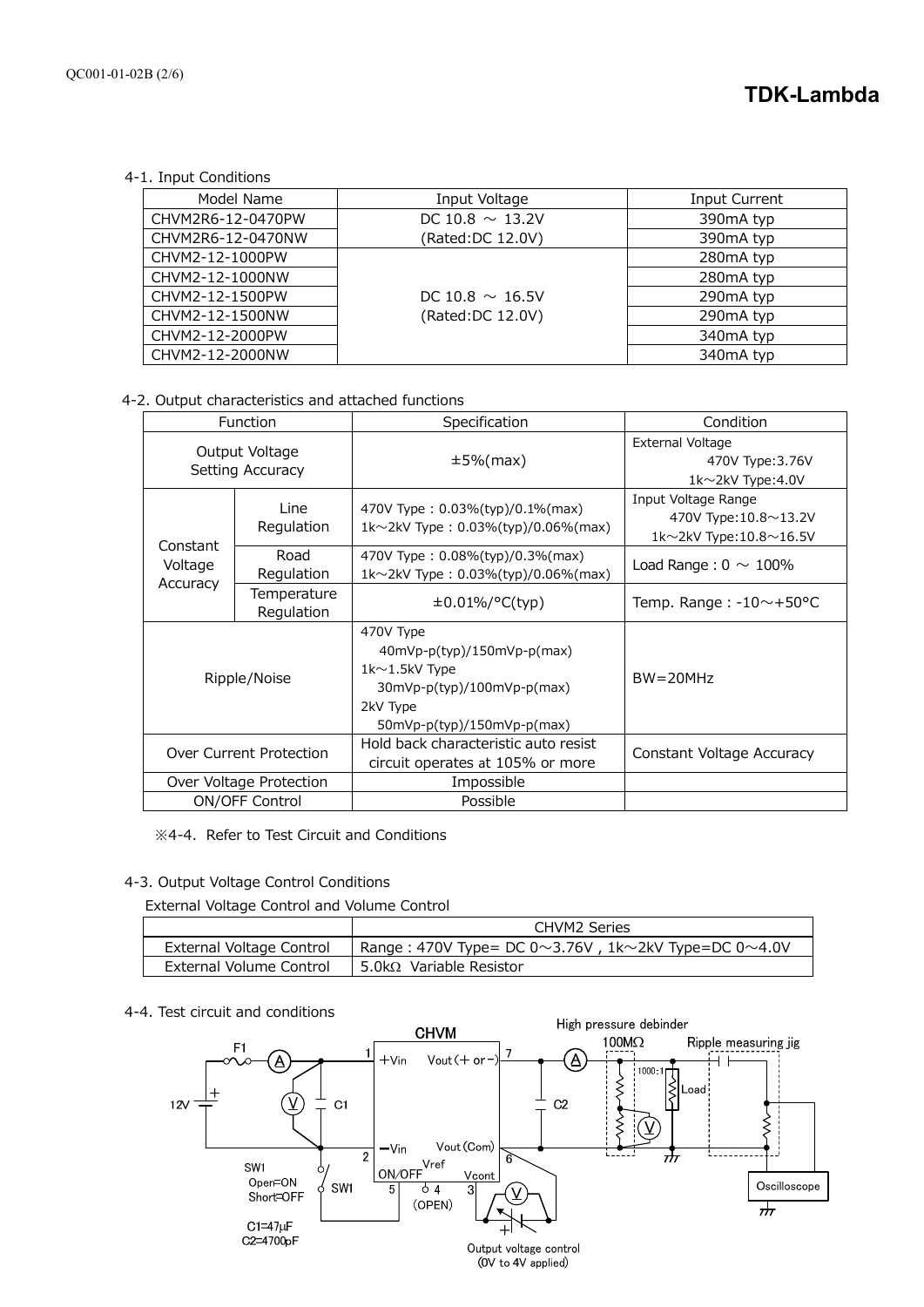5. External dimensions , Terminal description and Lot notation



Without dimensional tolerance is ±0.5 (Bottom View)

| Pin No | <b>Terminal Pin</b><br>Name | Function          |
|--------|-----------------------------|-------------------|
| 1      | $+V$ in                     |                   |
| 2      | -Vin                        | Input             |
| 3      | Vcont                       | Output Voltage    |
|        |                             | Control           |
| 4      | Vref                        | Reference Voltage |
| 5      | ON/OFF                      | ON/OFF Control    |
| 6      | Vout(Com)                   |                   |
|        | Vout $(+$ or -)             | Output            |

- 1) 5-sided coating Nickel case
- 2)–Vin , Vout(Com) and Case are internally connected
- 3)Lot notation

Serial label notation: 7 digits

| Y: Manufacturing year notation<br>(Last two digits of the year)<br>S:Serial number<br>(Management number 5 digits) |
|--------------------------------------------------------------------------------------------------------------------|
| 18 02110 (2018 serial number 2110 product)<br>$\varsigma$                                                          |
| Ex.<br>1900123 (2019 serial number 123 product)                                                                    |

2000012 (2020 serial number 12 product)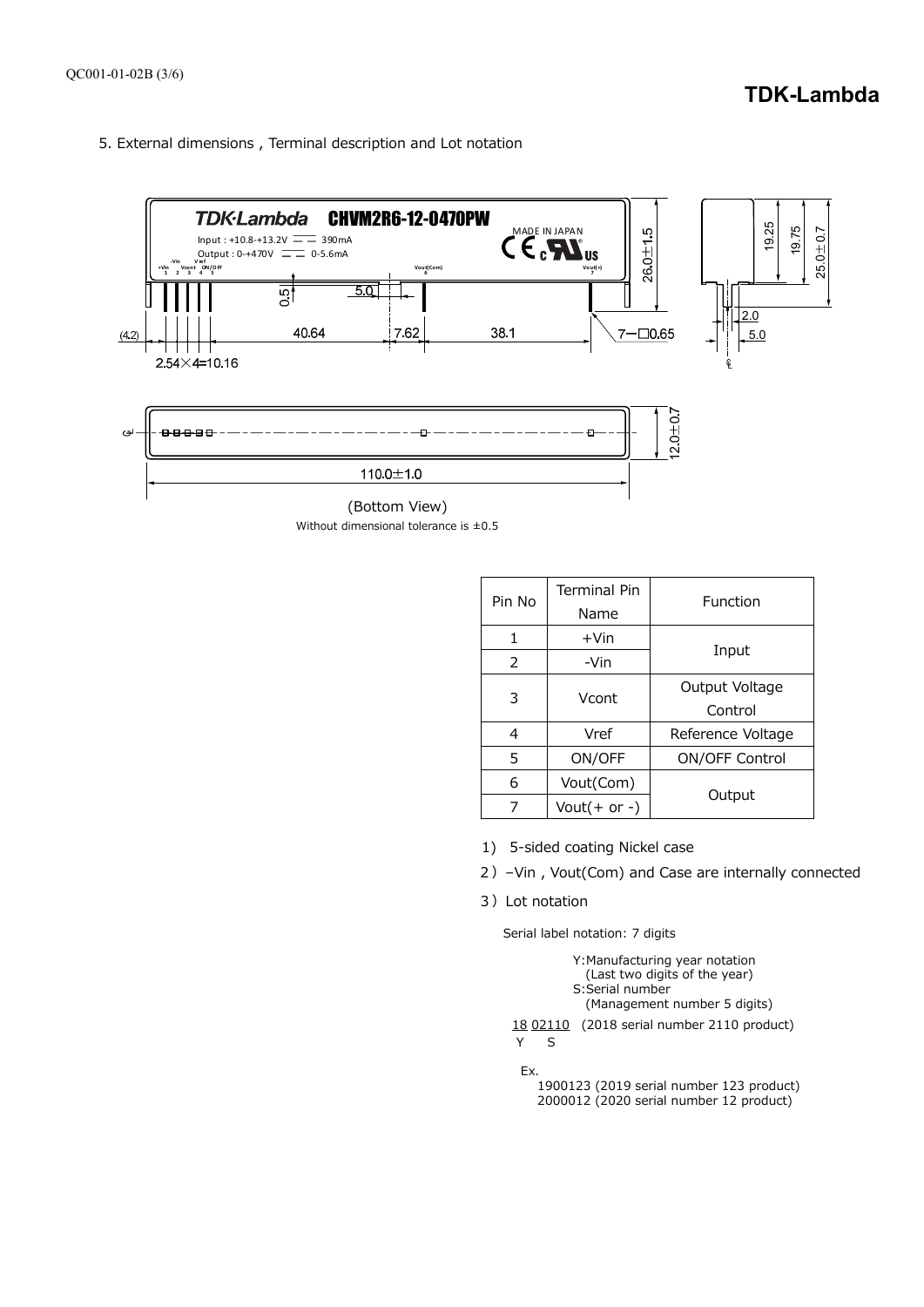# **TDK-Lambda**

#### 6. Block diagram



#### 7. How to use





Do not apply more than  $4V + 5%$  to the voltage applied to Vcont.

# 7-2. Output voltage control with variable resistor



In the output voltage vs. VR resistance value characteristic graph, the resistance values of R1 and R2 are reference values. When setting the output voltage to a fixed output with a fixed resistor, first decide R1 and R2 with the variable resistor. Use a variable resistor with good temperature characteristics.

The resistance value of the variable resistor is  $5.0k\Omega$ , 4.0V is applied to the Vcont terminal, and the output voltage is set to 100%. When controlling the output voltage with a variable resistor, the tolerance of this resistance value has a large effect on the output voltage, so set the resistance value to 5.0 k $\Omega$   $\pm$  5%.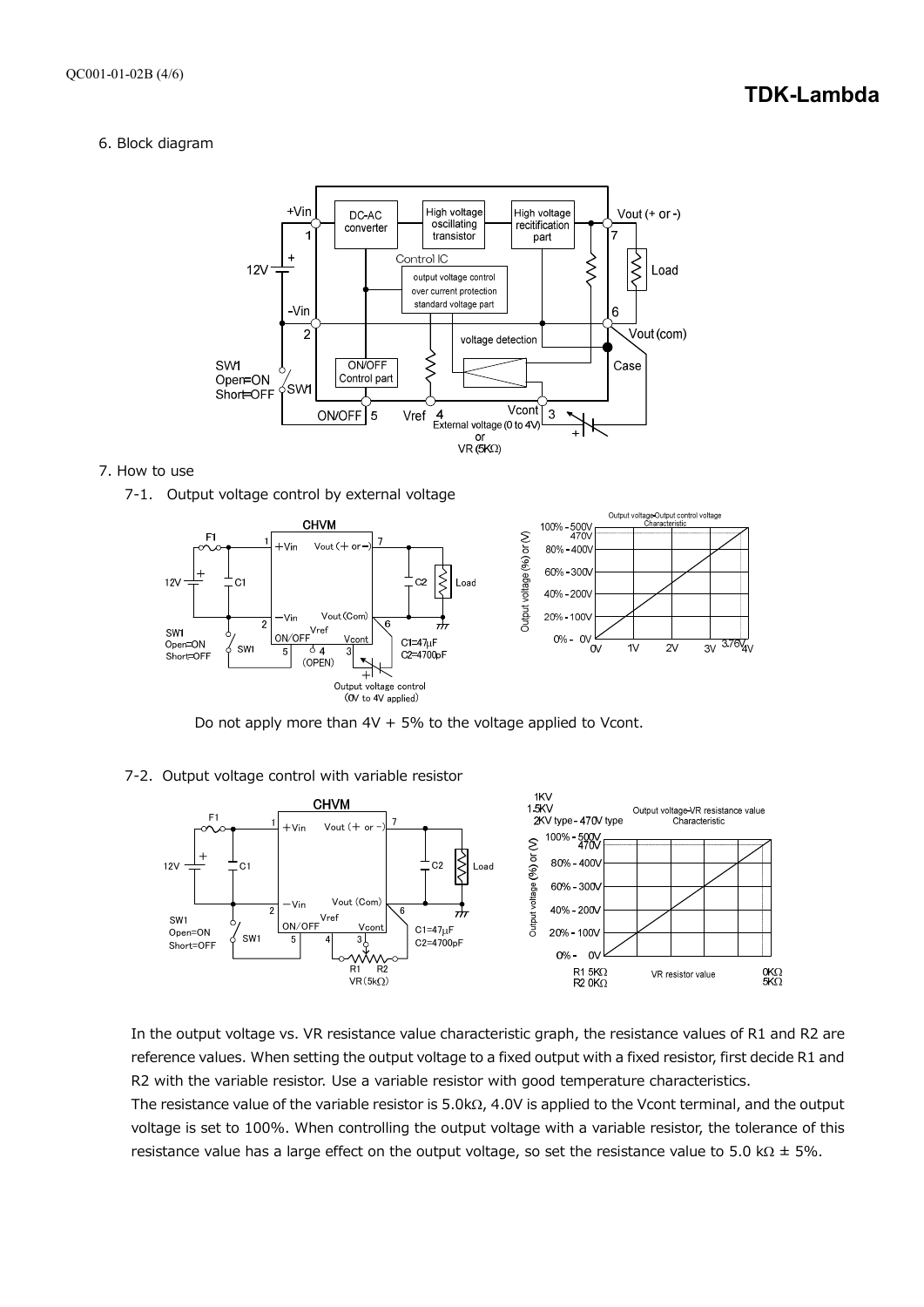#### 8. Temperature Derating



#### 9. Over current protection

An over current protection circuit is internal as protection against over loads and load shorts.

If the over load or output is short-circuited, the output voltage will drop.

The output voltage will be automatically restored if the cause is removed.

The over current characteristic is a fold back characteristic. As the output voltage setting value decreases, the over current operation point also decreases, so be careful of the load resistance.



#### 10. ON / OFF Control

The output voltage can be controlled externally by opening and closing the ON / OFF pin and -Vin.

Between ON/OFF Terminal (5) and -Vin(2)

Open: Output ON

Short: Output OFF (0 to 0.4V, 1mA max)

When not using ON / OFF control, make a short.

Since chattering of the ON / OFF pin affects the output voltage, make sure there is no chattering.

The output residual voltage when the output is turned off by ON / OFF control is within 0.5% (At the time of input / output rating).